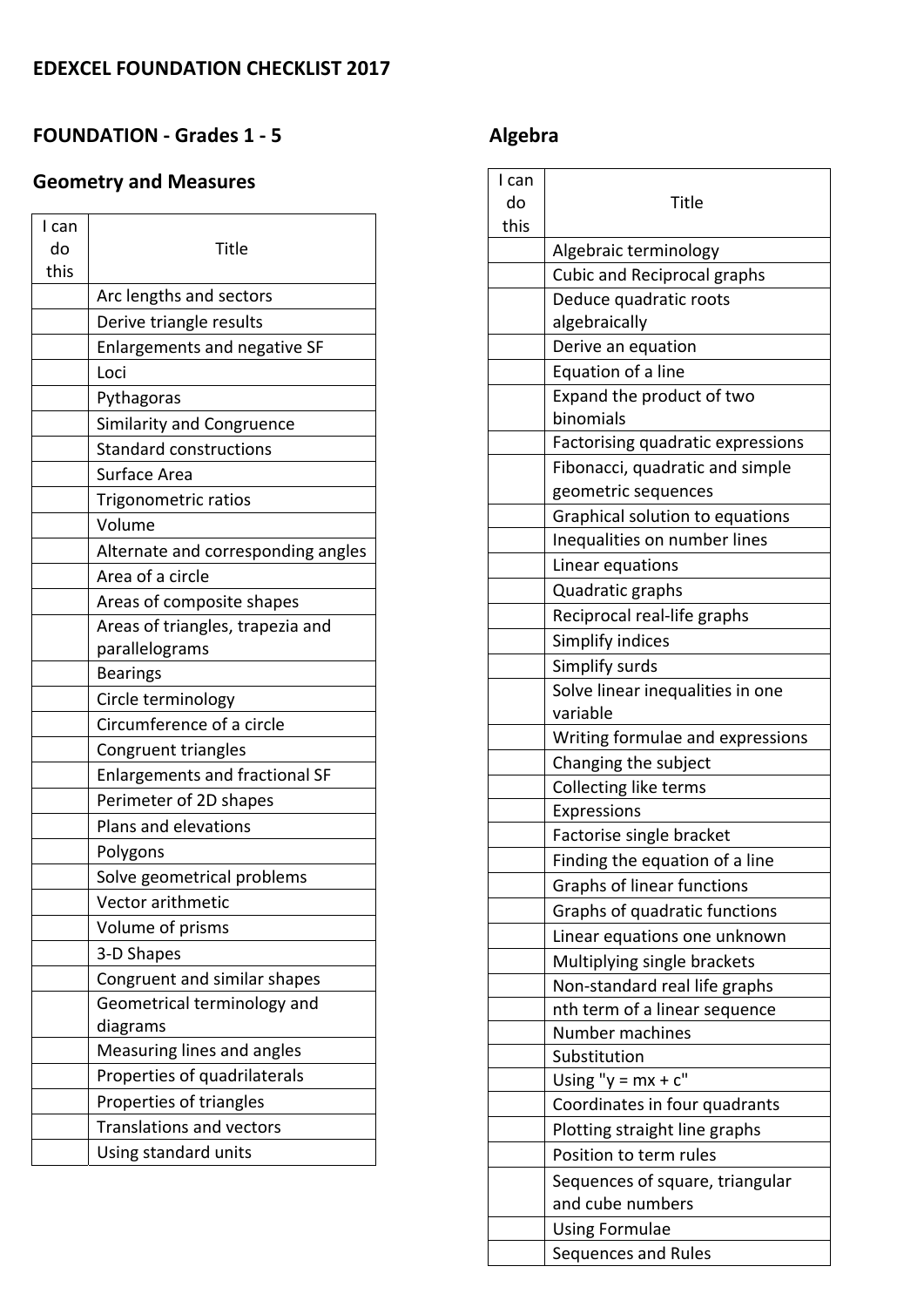### **EDEXCEL FOUNDATION CHECKLIST 2017**

### **Statistics**

| I can<br>do<br>this | Title                              |
|---------------------|------------------------------------|
|                     | Histograms with equal class widths |
|                     | Scatter graphs                     |
|                     | Comparing data using graphs        |
|                     | <b>Comparing Distributions</b>     |
|                     | Correlation                        |
|                     | Population                         |
|                     | Sampling                           |
|                     | <b>Scatter Diagrams</b>            |
|                     | Time series                        |
|                     | <b>Charts and Diagrams</b>         |
|                     | <b>Pie Charts</b>                  |
|                     | Types of data                      |
|                     | <b>Vertical Line Charts</b>        |

# **Ratio, Proportion and rates of change**

| I can<br>do<br>this | Title                                          |
|---------------------|------------------------------------------------|
|                     | <b>Compound Units</b>                          |
|                     | Gradient & the rate of change                  |
|                     | Growth and decay                               |
|                     | <b>Interpret Proportion</b>                    |
|                     | Percentage change                              |
|                     | Problems with compound units                   |
|                     | Scale factors and similarity                   |
|                     | Simple Interest and Financial<br>Maths         |
|                     | <b>Solve Proportion Problems</b>               |
|                     | Compare Fractions, Decimals and<br>Percentages |
|                     | Compare lengths, area, volume                  |
|                     | Comparing quantities as a ratio                |
|                     | Division of a quantity as a ratio              |
|                     | Express one quantity as a % of                 |
|                     | another                                        |
|                     | Percentage change                              |
|                     | Problems involving ratio                       |
|                     | Proportion and ratio                           |
|                     | Ratio and fractions                            |
|                     | <b>Ratio Sharing</b>                           |
|                     | Convert standard units                         |
|                     | Express one quantity as a fraction             |
|                     | of another                                     |
|                     | Use ratio notation                             |
|                     | Use scale factors, diagrams and<br>maps        |